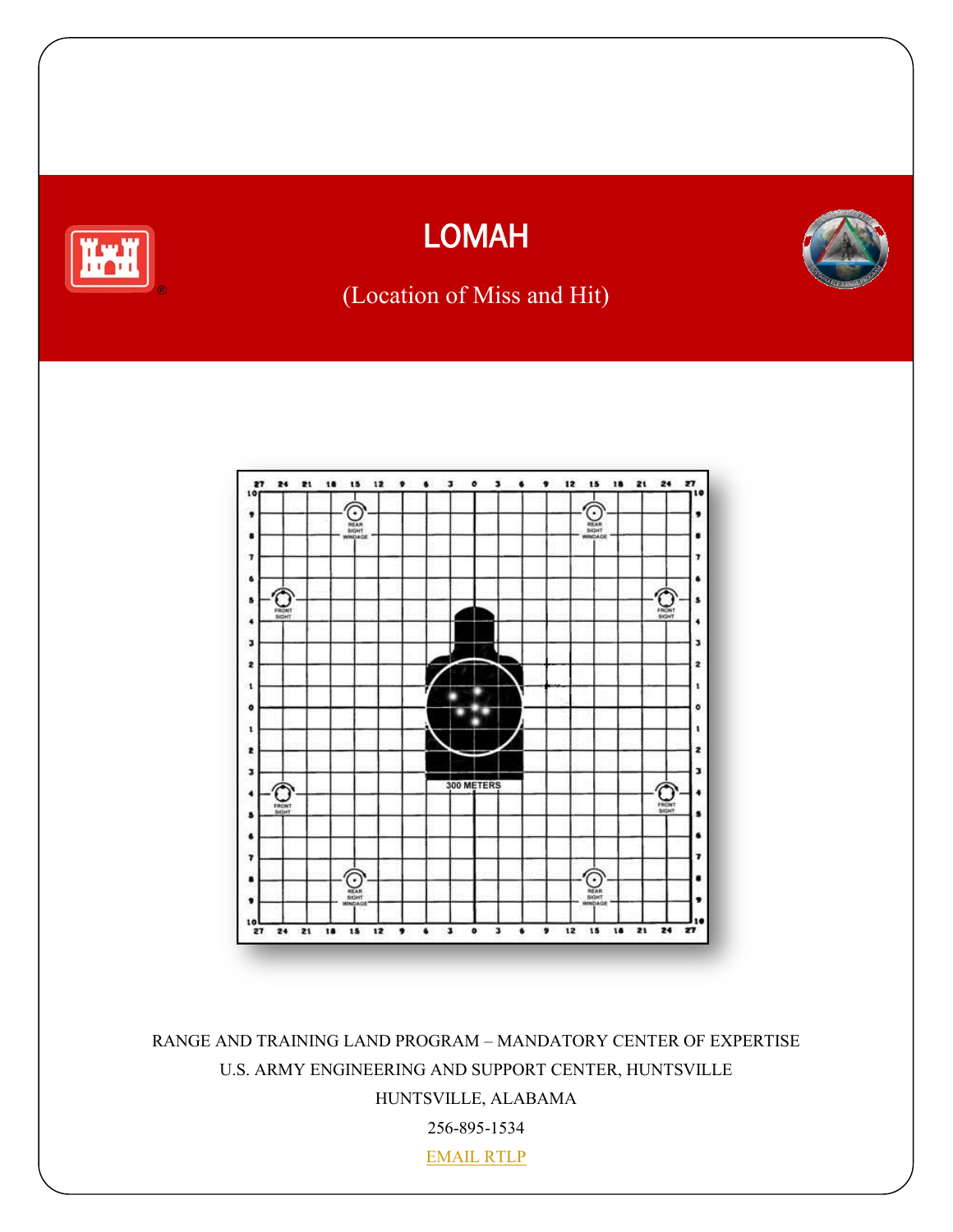## Purpose

The Location of Miss and Hit (LOMAH) system is a range add on package that provides real time feedback to a shooter of the precise location of the round as it passes through/by the target. The components, when added to a standard Army Range, provide LOMAH capability for that range. LOMAH systems are not currently standard for SRP range projects. An approved exception to standard is required to LOMAH to an SRP funded project.

This section provides guidance on the additional infrastructure requirements needed to support LOMAH add on systems to a standard range project.

# Design Requirements

Refer to the separate RDG Sections for the specific range design requirements.

### General

There are a number of different styles of LOMAH systems; this section describes the most common type. The additional infrastructure (MILCON) required is independent of the type. The LOMAH system consists of a target sensor or "bar", a firing sensor, a feedback monitor, and a computer in the control tower. The target bar, added to the target mechanism, is located inside the target emplacement. The firing sensor and feedback monitor are at the firing point on each lane. Normally, the material provider procures and installs all three of these parts of the LOMAH system using OPA funds, similar to the target system.



*TYPICAL TARGET EMPLACEMENT WITH LOMAH BAR INSTALLED*

### Target Emplacement

The target bar is installed on a target mechanism inside a target emplacement. The standard target emplacement size will accommodate the target bar without any modifications. The target mechanism provides power and control for the sensor. The system uses a standard target

### 1 **BUILDING STRONG®**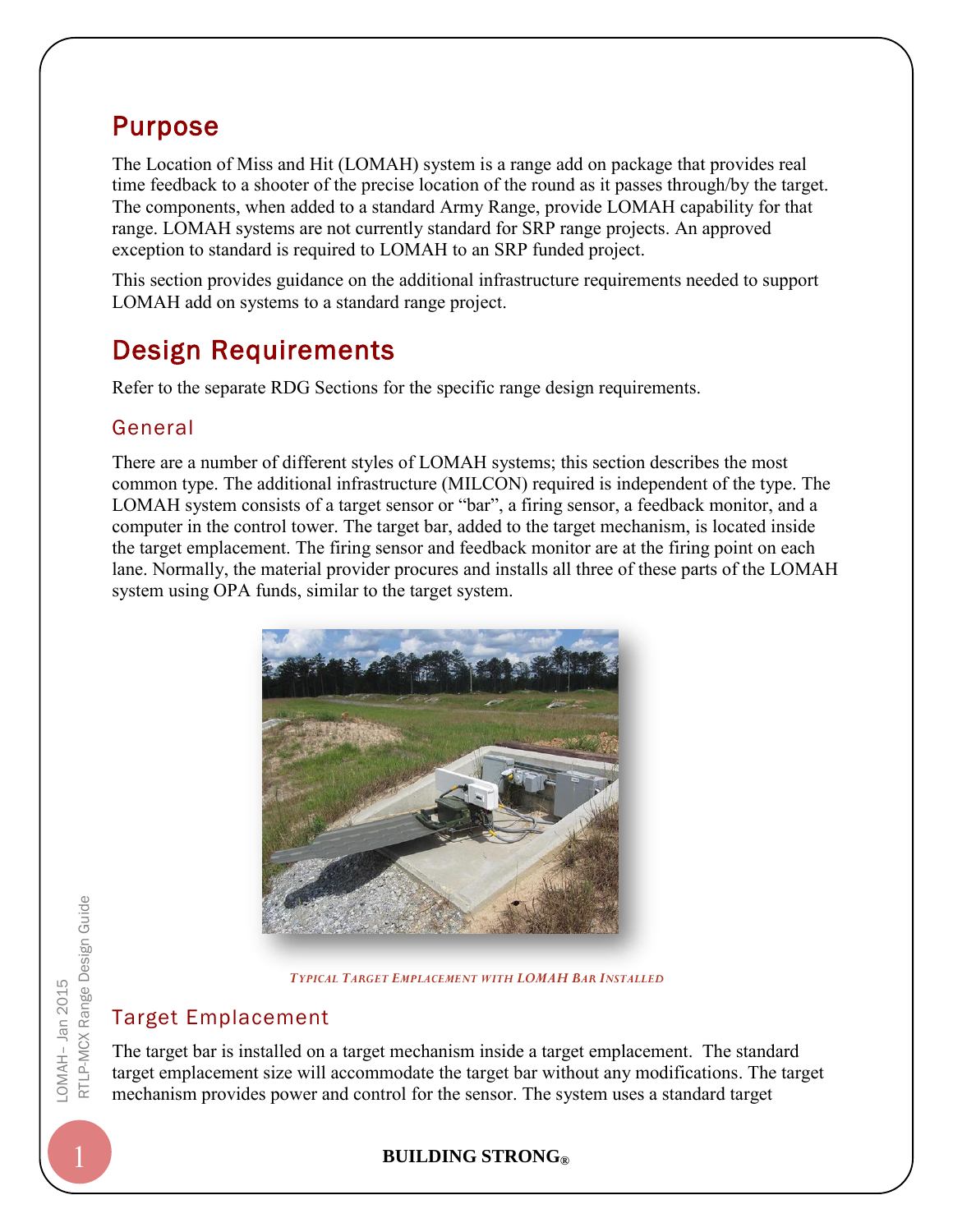emplacement; there are no additional down range electrical power or communication infrastructure requirements for a LOMAH range.

### Firing Line

The LOMAH system includes feedback monitors and firing sensors at each firing position along the firing line. MILCON or OMA funds provide the power and communications wiring infrastructure required for the LOMAH system equipment.

Below is an example of the equipment installed at a firing position that contains a LOMAH system. MILCON provides the slotted metal channel (Unistrut) stand, the power receptacle, and a conduit system connecting to the Control Tower. The OPA contractor provides the remainder of the equipment.



*TYPICAL FIRING POSITION INSTALLATION*

#### Power

Provide power to the LOMAH firing position equipment via a 120V, L5-20R power outlet. Feed no more than six (6) LOMAH power outlets on a 20-amp branch circuit. The LOMAH power outlet and weatherproof cover is the same as a target auxiliary outlet. Provide this outlet in a weatherproof FD box with a weatherproof in-use cover. The cover shall consist of an ethylene propylene rubber gasket around the face receptacle to prevent the entrance of dirt and moisture when the cover is open and a plug is inserted into the outlet. The outlet cover shall be spring

#### 2 **BUILDING STRONG®**

LOMAH– Jan 201 -0MAH- Jan 2015 RTLP-MCX Range Design Guide RTLP-MCX Range Design Guide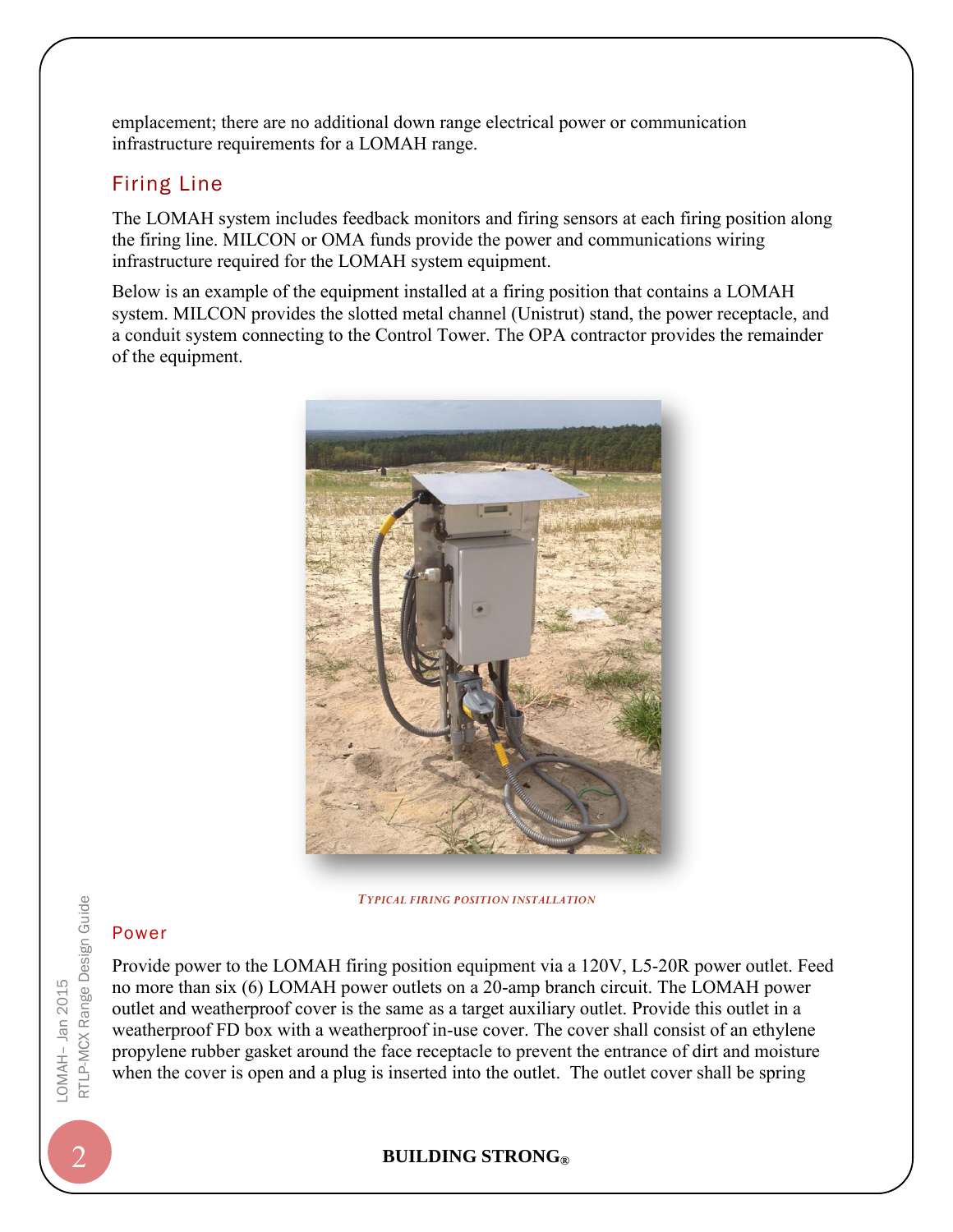loaded to force the lid closed when no plug is inserted. The cover shall be sized to provide a weather tight connection for round barrel plugs with a diameter of  $1.8" - 1.95"$ .



*TYPICAL WET LOCATION LOMAH POWER OUTLET BOX*

#### Conduit System

Install a conduit system from the control tower to each firing position. The LOMAH system vendor will pull the specific data cable through the conduit system that is required for their system.

The system consists of 1 ½" conduits from each firing position to a handhole at the base of the Control Tower. A 4-inch conduit routes from that handhole to the control room. Install one handhole for every three firing positions on the range. Cap each  $1\frac{1}{2}$  conduit at all firing position with an easily removable screw type cap for the installation of LOMAH communication cables. Provide a pull string in all conduits associated with the LOMAH system.

#### Equipment Stand

Install two, slotted metal channel (Unistrut) posts spaced 12 inches apart at each firing position. Anchor each post in concrete. Extend the stand 24" above finished grade. The standard location for the stand is at the rear of each firing position, to either the right or left of the firing position. Locate at the point where the firing position berm starts to slope down and away from the firing position. However, the location of this equipment must be carefully coordinated with the installation to ensure the LOMAH equipment will not interfere with training.

#### 3 **BUILDING STRONG®**